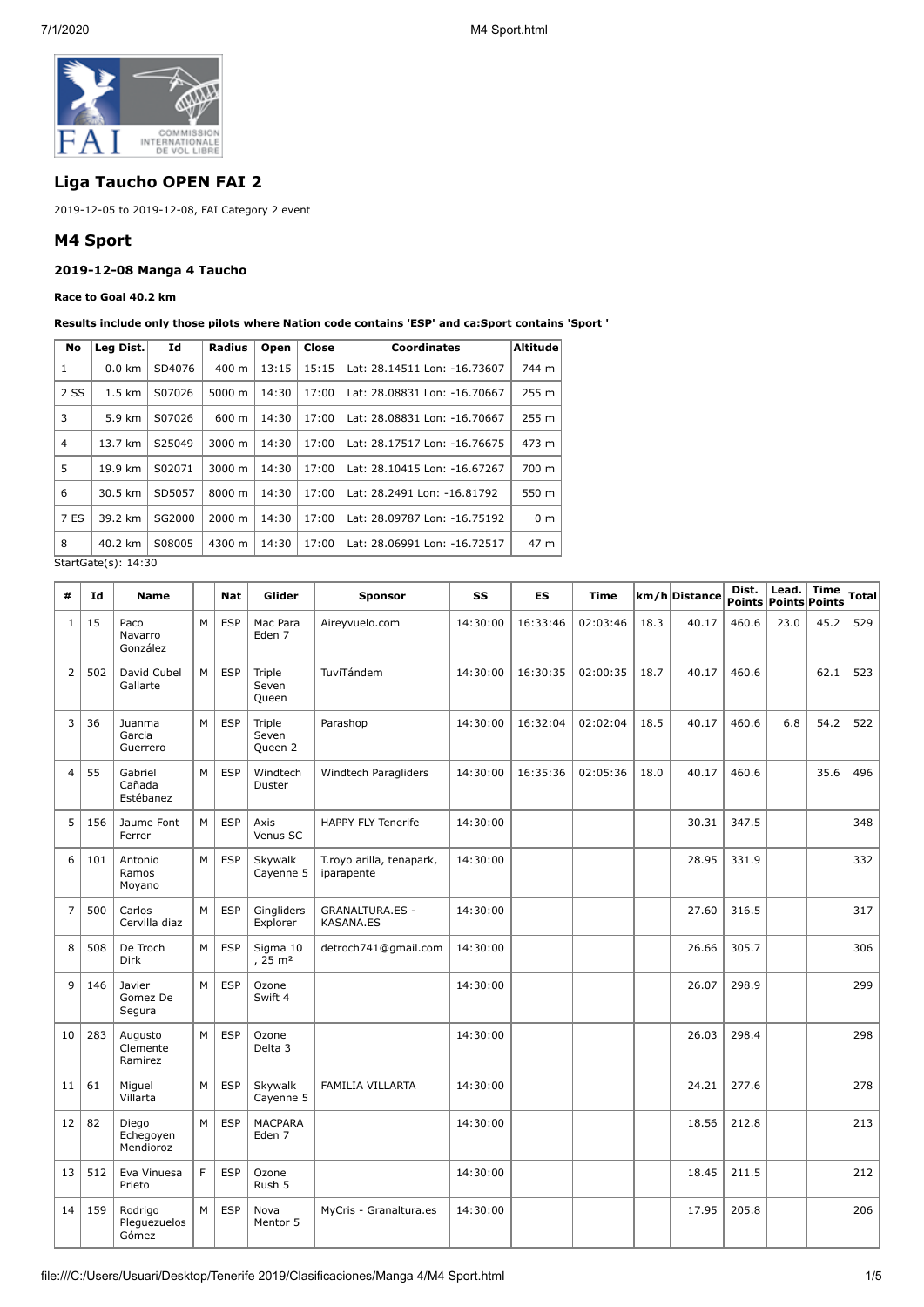## 7/1/2020 M4 Sport.html

| #  | Id  | <b>Name</b>                    |   | <b>Nat</b> | Glider                             | <b>Sponsor</b>                         | <b>SS</b> | <b>ES</b> | Time | km/h Distance | Dist. | Lead.<br>Points Points Points | <b>Time</b> | <b>Total</b> |
|----|-----|--------------------------------|---|------------|------------------------------------|----------------------------------------|-----------|-----------|------|---------------|-------|-------------------------------|-------------|--------------|
| 15 | 993 | Josu<br>Gisasola               | M | <b>ESP</b> | <b>UpSummit</b><br>Xc <sub>4</sub> | Federación Vasca -<br>Sosola Baserria  | 14:30:00  |           |      | 16.29         | 186.8 |                               |             | 187          |
| 16 | 109 | Arcadio<br>Carbo<br>Capafons   | M | <b>ESP</b> | Ozone<br>Delta 3                   |                                        | 14:30:00  |           |      | 15.81         | 181.2 |                               |             | 181          |
| 17 | 66  | Daniel<br>Martinez<br>alarcon  | M | <b>ESP</b> | Skywalk<br>Spice                   | Skywalk España -<br>Castillo de Segura | 14:30:00  |           |      | 14.45         | 165.7 |                               |             | 166          |
| 18 | 837 | Jose Tomas<br>Ramirez<br>Muñoz | M | <b>ESP</b> | Mac Para<br>Eden 7                 | Como Aqui Neumaticos<br>El saladar     | 14:30:00  |           |      | 14.28         | 163.7 |                               |             | 164          |
| 19 | 149 | Javier<br>Sanchez<br>Casado    | M | <b>ESP</b> | Nova<br>Mentor 5                   |                                        | 14:30:00  |           |      | 9.76          | 111.9 |                               |             | 112          |
| 20 | 829 | Silvio<br>Zugarini             | M | <b>ESP</b> | Nova<br>Mentor 6                   | mi bolsillo                            | 14:30:00  |           |      | 8.38          | 96.1  |                               |             | 96           |
| 21 | 177 | <b>Miquel Casas</b><br>Suarez  | M | <b>ESP</b> | Ozone<br>Alpina 2                  |                                        | 14:30:00  |           |      | 8.06          | 92.4  |                               |             | 92           |
| 21 | 754 | Jan<br>Hooyberghs              | M | <b>ESP</b> | Mac Para<br>Elan 2                 | AL INMO Algodonales<br>Inmobiliario    | 14:30:00  |           |      | 8.03          | 92.1  |                               |             | 92           |
| 23 | 756 | Rika de Kam                    | F | <b>ESP</b> | Mac Para<br>Elan <sub>2</sub>      | AL INMO Algodonales<br>Inmobiliario    | 14:30:00  |           |      | 4.77          | 54.6  |                               |             | 55           |
| 24 | 447 | Jordi Roset<br>Llobet          | M | <b>ESP</b> | Ozone<br>Alpina 3                  |                                        | 14:30:00  |           |      | 4.00          | 45.9  |                               |             | 46           |
| 24 | 514 | Jon Villares<br>echaide        | M | <b>ESP</b> | Advance<br>XI                      |                                        | 14:30:00  |           |      | 4.00          | 45.9  |                               |             | 46           |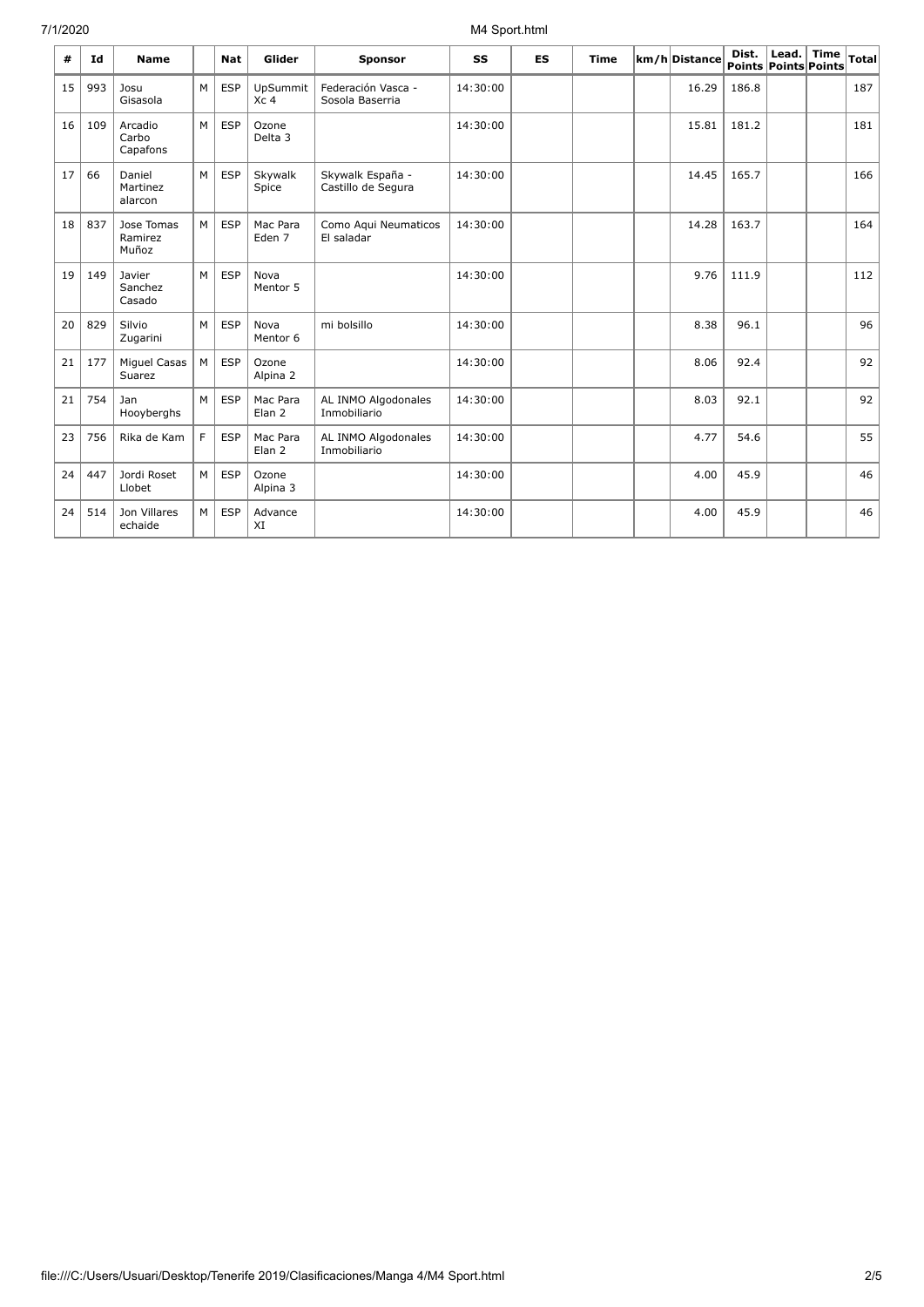#### **Pilots absent from task (ABS)**

| Ιd | Name                        |
|----|-----------------------------|
|    | 52   Chechu Martinez Rojano |

#### **Pilots not yet processed (NYP)**

**Id Name**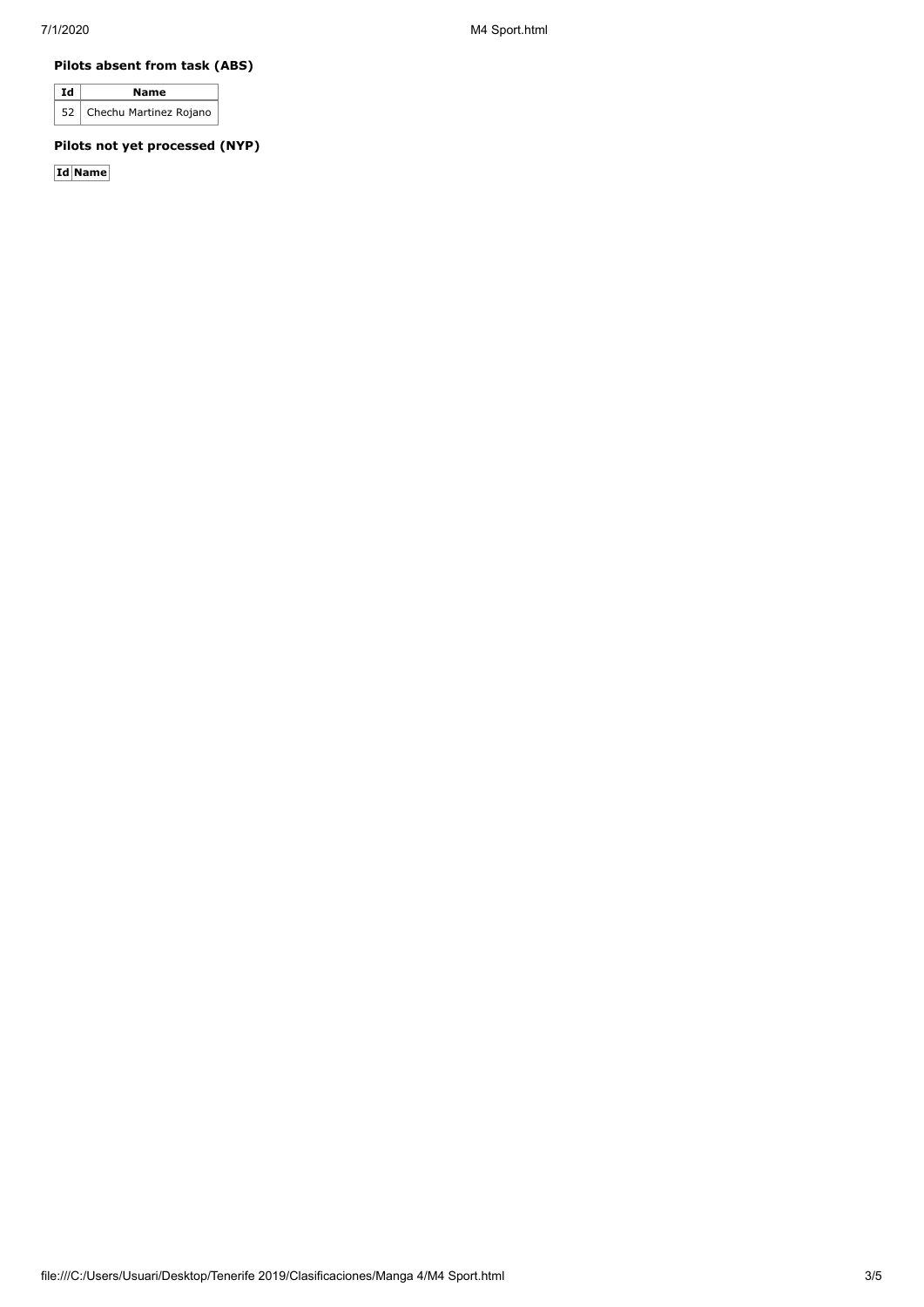#### **Task statistics**

| param                           | value                |
|---------------------------------|----------------------|
| ss distance                     | 37.67                |
| task distance                   | 40.173               |
| launch_to_ess_distance          | 39.196               |
| no_of_pilots_present            | 81                   |
| no_of_pilots_flying             | 79                   |
| no_of_pilots_lo                 | 46                   |
| no_of_pilots_reaching_nom_dist  | 52                   |
| no_of_pilots_reaching_es        | 35                   |
| no_of_pilots_reaching_goal      | 33                   |
| sum_flown_distance              | 2231.423             |
| best_dist                       | 40.173               |
| best_time                       | 1.14                 |
| worst_time                      | 2.33166666666667     |
| no_of_pilots_in_competition     | 84                   |
| no_of_pilots_landed_before_stop | 0                    |
| sum dist over min               | 1932.171             |
| sum_real_dist_over_min          | 1932.171             |
| sum_flown_distances             | 2231.423             |
| best_real_dist                  | 40.173               |
| last_start_time                 | 2019-12-08T14:30:00Z |
| first_start_time                | 2019-12-08T14:30:00Z |
| first_finish_time               | 2019-12-08T15:38:24Z |
| max_time_to_get_time_points     | 2.208                |
| no_of_pilots_with_time_points   | 33                   |
| goalratio                       | 0.418                |
| arrival_weight                  | 0                    |
| departure_weight                | 0                    |
| leading_weight                  | 0.094                |
| time_weight                     | 0.445                |
| distance_weight                 | 0.461                |
| smallest leading coefficient    | 0.739                |
| available_points_distance       | 460.612              |
| available_points_time           | 394.996              |
| available_points_departure      | 0                    |
| available_points_leading        | 144.393              |
| available_points_arrival        | 0                    |
| time_validity                   | 1                    |
| launch_validity                 | 1                    |
| distance_validity               | 1                    |
| stop_validity                   | 1                    |
| day_quality                     | 1                    |
| ftv_day_validity                | 0.995                |
| time_points_stop_correction     | 0                    |

## **Scoring formula settings**

| param | value                |
|-------|----------------------|
| ١a    | -<br>DI <sub>M</sub> |